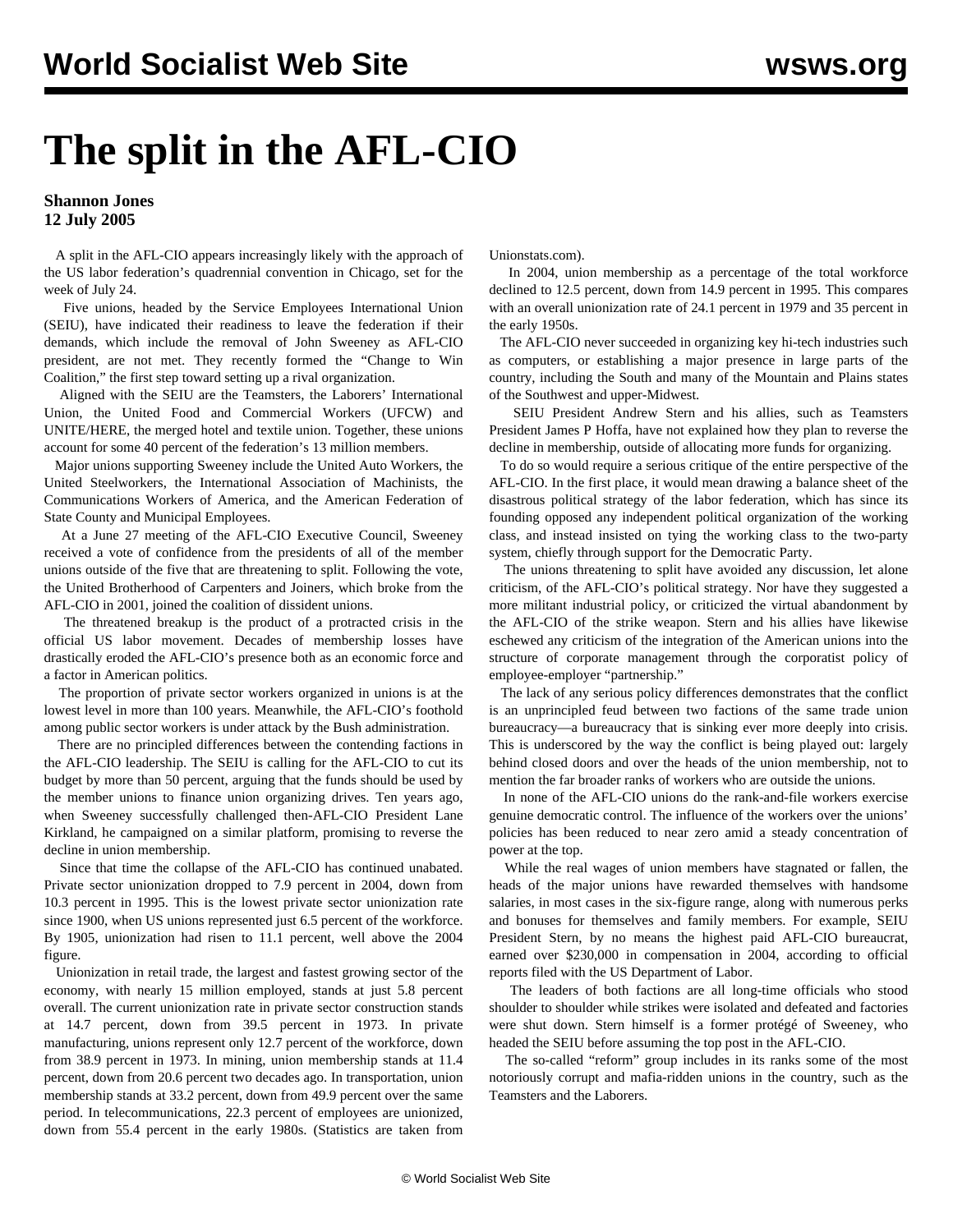#### **Eroding finances and turf wars**

 Financial issues are a major factor in the conflict. The collapse of the federation's dues base, the consequence of decades of betrayals by the union hierarchy, is being felt in the treasuries of the AFL-CIO and its affiliates.

 Over the years, sections of the union bureaucracy have proved adept at insulating themselves financially from the impact of declining membership. Even as its dues base continued to plummet, the United Auto Workers maintained and even increased its income and net assets. It did so by forming at every level of the auto industry joint union-management committees, which provided large slush funds and new sources of income for the bureaucracy. In other cases, union officials took positions on company boards. And in virtually every union, membership dues rates were ratcheted up to help offset the decline in the number of dues-paying workers.

 The growing income gap between officials and members underscores the degree to which the union apparatus has separated its interests from that of the rank-and-file.

 Nevertheless, problems are mounting for the bureaucracy. In 2000, AFL-CIO headquarters had net assets of \$98.04 million. By 2004, that figure had fallen to \$92.4 million. Over the same period, income declined from \$183.9 million to \$172.0 million. (Figures taken from US Labor Department statistics). The federation's financial troubles have forced Sweeney to trim the organization's staff through layoffs.

 Declining membership has forced a series of union mergers, such as the recent amalgamation of the Hotel Employees and Restaurant Employees (HERE) with the Union of Needletrades, Industrial and Textile Employees (UNITE). Both of these merged unions were themselves the product of previous mergers.

 There are many factors involved in the line-up of forces in the threatened split, including, no doubt, personal grudges and careerist ambitions. However, the unions leading the opposition to Sweeney for the most part represent those areas, primarily the service sector, where membership numbers have been holding steady or even rising.

 A major concern of Stern and his allies is the defense of their "turf" against encroachment by other unions. Of particular concern are attempts by the old industrial unions such as the United Auto Workers and United Steelworkers, faced with collapse of their base in manufacturing, to organize workers in the service sector. There is also a bitter jurisdictional row between the SEIU and the American Federation of State County and Municipal Employees (AFSCME), which is lined up behind Sweeney.

 What neither faction can or will address are the political and historical issues underlying the collapse of the AFL-CIO, which is itself part of a worldwide phenomenon—the crisis of the old national reformist labor organizations. That is because the program of both of these bureaucratic factions is essentially identical: defense of the profit system and the American nation state. This finds its most concrete expression in the virtual integration of the AFL-CIO into the Democratic Party.

#### **Fifty years since the founding of the AFL-CIO**

 The threat of a split looms over a convention that was intended to celebrate the 50th anniversary of the 1955 merger of the American Federation of Labor (AFL) and the Congress of Industrial Organizations (CIO). The seeds of the present crisis were already present in the merger of the two labor federations. The founding of the AFL-CIO represented the consolidation within the unions of a right-wing bureaucratic apparatus

whose social and political physiognomy was forged by years of anticommunist red-baiting and support for the Cold War foreign policy of the American ruling elite.

 The CIO had been founded only 20 years earlier in a break with the craft union-dominated AFL. In 1935, unlike 2005, there were serious policy differences behind the split in the old union federation. The AFL, headed by William Green, was openly indifferent to the masses of unskilled workers, many of whom came from first- or second-generation immigrant families, and who had flooded into the factories that sprang up in such basic industries as steel, auto, electrical and rubber.

 United Mineworkers of America (UMWA) President John L Lewis, who headed one of the few mass industrial unions in the old AFL, led the drive to unionize basic industry, along with such other union leaders as Sydney Hillman of the Amalgamated Clothing Workers and David Dubinsky of the International Ladies Garment Workers Union.

 When Green and the majority of craft union leaders who controlled the AFL resisted the demand for a turn to basic industry, Lewis formed a new organization in 1935, which he called the Congress of Industrial Organizations.

 For decades, socialists had denounced the craft union policy of the AFL and advocated the creation of mass industrial unions. By 1935, Lewis, who was a fervent opponent of socialism, recognized that unless the established unions moved to organize the masses of workers in basic industry, the task would be carried out by other forces.

 The previous year, 1934, had seen several major strikes in important industrial cities, carried out under socialist or radical leadership. In some cases, these achieved important gains for the working class, raising hopes and expectations among broad layers of the population who were suffering under the desperate conditions of the Depression.

 In one of the most important actions, truck drivers in Minneapolis, under the leadership of the Communist League of American, then the Trotskyist movement in the United States, led a series of strikes in 1934 that helped transform the Teamsters from a small craft union into a mass industrial organization.

 In Toledo, workers struck Electric Auto-Lite. Supported by the local Unemployed League, they fought off attacks by police and National Guard troops to win a significant victory. In San Francisco, longshoremen spearheaded a citywide general strike.

 The launching of the CIO set in motion an explosive wave of struggles by industrial workers. Socialist-minded workers were the most effective rank-and-file leaders, playing critical roles in such struggles as the Flint sitdown strike in the winter of 1936-37. These struggles at times assumed a semi-insurrectionary character. Workers in many industries seized and occupied factories to demand union recognition and wage increases.

 By September 1937, the CIO had a membership of some 3,700,000, compared to just 900,000 at its founding in 1935. However, this insurgent movement quickly ran up against the limits imposed by the pro-capitalist politics of its leadership.

 From the beginning, the leadership of the CIO remained in the thrall of Franklin Roosevelt and the Democratic Party. The CIO subordinated the struggle to organize workers to its alliance with the Democrats, always seeking to limit the demands of workers to what was acceptable to the liberal political representatives of Wall Street. Despite widespread sentiment in the working class for a break with the two capitalist parties and the building of a labor party, the CIO leadership opposed any such development.

#### **Independent political struggle**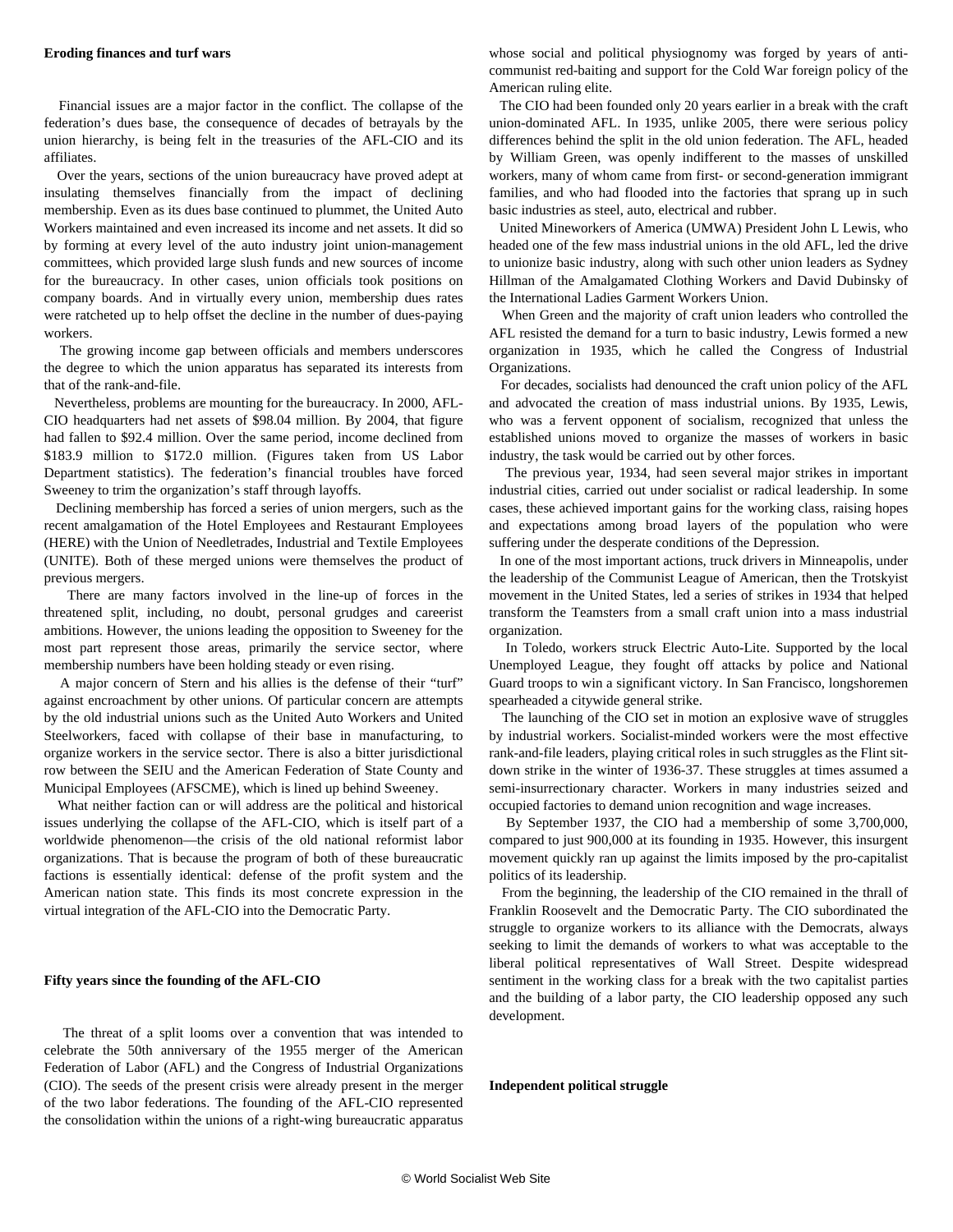What the explosive emergence of the CIO posed before the American working class was the need to take the road of independent political struggle.

 In a discussion with leaders of the American Trotskyist movement, Leon Trotsky, co-leader of the Russian Revolution, then in exile in Mexico, insisted on the need for the American working class to break with the twoparty system and construct its own party. To concretize this task he proposed raising the demand for the construction of a labor party.

 Trotsky proposed that the call for a labor party be linked with a program of transitional and socialist demands. In that way, the most advanced workers could be politically clarified and won to a socialist perspective.

 Lewis and other CIO leaders opposed the formation of a labor party, despite the idea's growing popularity. While Lewis was willing to conduct strikes in defiance of Roosevelt, he refused to call for a political break with the two-party system. In this way Lewis helped divert the militancy of the working class away from a political struggle against the capitalist social order into trade union action limited to bread-and-butter economic issues.

 In opposing the demand for a labor party, the CIO had the support of the American Communist Party, which was lined up behind the Stalinist bureaucracy which had consolidated power in the Soviet Union and purged the socialist elements who remained true to the perspective of socialist internationalism—the program that had guided the Bolshevik Party in the Russian Revolution of 1917. The American CP wielded considerable influence in a number of important CIO unions. In line with the popular front policy dictated by the Kremlin, the US Stalinists supported an alliance with Roosevelt.

 This had significant consequences. Even at the height of its power, in the period immediately following World War II, the CIO was unable to organize the American South. Success would have required a struggle against Jim Crow segregation. However, because of its refusal to break with the Democratic Party, the CIO was unwilling and unable to mount such a challenge, in large part because the Democratic Party controlled state administrations in the South which based themselves on the brazen defense of white supremacy.

#### **Post war strike wave**

 Following World War II, the largest strike wave in US history erupted. The US ruling class responded to this movement of the working class by granting significant economic concessions. American capitalism was able to afford this reformist policy because of its unchallenged position of world economic dominance.

 At the same time, in response to the threat of social revolution in Europe, Asia and other areas critical to its global interests, the US launched the Cold War. This entailed a political and ideological assault aimed at neutering the US labor movement by driving out socialists and radicals, and extending the purge to cultural and intellectual institutions.

 The CIO leadership joined in the red-baiting hysteria of the McCarthy period, helping the government by fingering militants, thus further consolidating the domination of the most right-wing elements within the union bureaucracy. Many of the workers and union officials targeted in the witch-hunts had been leaders and initiators of the militant struggles of the 1930s and early 1940s.

 The reunification in 1955 of the CIO and the AFL signified the agreement of the two union federations on basic issues. The merger effected by CIO President Walter Reuther and AFL President George Meany officially tied the American labor movement to a program of class collaboration, nationalism and anti-communism.

 For a period of time, the AFL-CIO was able to win substantial improvements for its members. The economic boom and the continued world dominance of US industry permitted concessions to be granted to the working class, a policy that was supported by a consensus, but by no means an unchallenged one, within the ruling elite.

 In effect, the American labor movement made a devil's bargain. In exchange for increases in the wages and benefits of unionized workers, the corporations obtained the services of the AFL-CIO in holding in check the militancy of the working class, and diverting it into channels harmless to the basic interests of corporate America. These policies helped erode the class consciousness of the American working class, undermining its ability to hold onto the gains it had won.

 Working in the favor of the AFL-CIO was the continued predominance of nationally-based industrial production. The union leadership could count on the fact that American corporations had to rely on a labor market defined by the borders of the United States. Under these conditions, strike action, or even the threat of a strike, could exert pressure on business.

 While many commentators interpreted the formation of the AFL-CIO as a sign of strength, the 1955 merger was an expression of a movement already in crisis and decline. Even in the relatively favorable period of the late 1950s and early 1960s, union membership as a percentage of the workforce fell year after year.

#### **US economic superiority challenged**

 Once American industry came under growing pressure from international rivals, primarily Germany and Japan, and US industry's control even of American markets began to erode, especially in the late 1960s and 1970s, the entire perspective of the AFL-CIO began to collapse.

 In the 1970s, leading unions in the AFL-CIO, especially the United Auto Workers, began to turn to a policy of corporatism, lining up with the government and the employers to increase the competitiveness of US industry by lowering production costs, at the expense of jobs, wages and working conditions.

 This set the stage for a major shift in ruling class policy from one of relative class compromise to a concerted offensive against the working class. Ronald Reagan's firing of the striking air traffic controllers in 1981 marked the direct state sponsorship of union-busting, a development for which the AFL-CIO had left American workers totally unprepared.

 The AFL-CIO refused to defend the air traffic controllers because any serious industrial mobilization would have immediately brought it into open political conflict with the American government. This is the last thing the AFL-CIO bureaucracy wanted. The union leadership had already, under the previous administration of Democrat Jimmy Carter, initiated a policy of direct collaboration with the government and employers to impose plant closures, mass layoffs and pay cuts, as in the Chrysler bailout of 1979.

 However, the working class, both in the US and internationally, responded immediately and powerfully to Reagan's firing of the PATCO controllers. Controllers in Canada took action in solidarity with their US counterparts, and a call for strike action in the US would have found an enormous response, as shown by the massive Solidarity Day demonstration held in September of 1981 in Washington DC.

 Had the AFL-CIO chosen to mobilize this support to defend the PATCO controllers, the Reagan administration would have been rocked to its foundations. Instead, the AFL-CIO abandoned the controllers and stood by while the government jailed PATCO leaders, permanently fired thousands of workers, and destroyed the union.